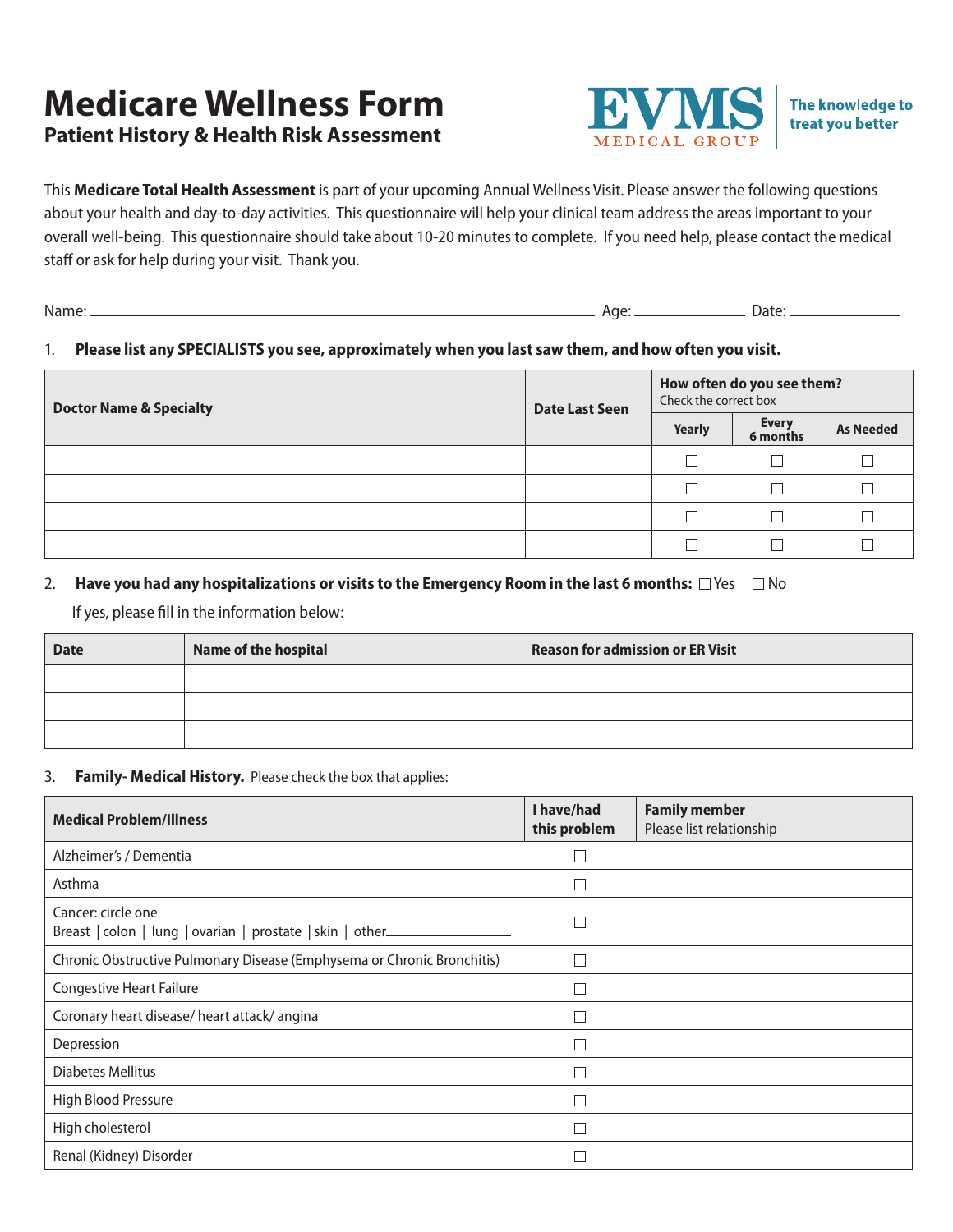#### 4. **Health Screenings:**

| When was the last time you:                          | <b>Date Completed &amp; Where</b> |
|------------------------------------------------------|-----------------------------------|
| had your eyes examined                               |                                   |
| saw a dentist                                        |                                   |
| had a colonoscopy or at home stool test              |                                   |
| had a bone density test                              |                                   |
| had a mammogram                                      |                                   |
| had a pap smear                                      |                                   |
| had a screening for abdominal aorta aneurysm (males) |                                   |
| have you ever been screened for Hepatitis or HIV?    |                                   |

#### 5. **Immunization History:**

| <b>Immunization</b>                                                                   | Date & where you went to get it |
|---------------------------------------------------------------------------------------|---------------------------------|
| <b>Influenza</b> Yearly vaccine                                                       |                                 |
| <b>Pneumovax</b> Done after the age of 65 to prevent pneumococcal infection           |                                 |
| <b>Prevnar</b> Done after the age of 65 to prevent pneumococcal infection             |                                 |
| Tetanus Known as Td or DTaP- recommended every 10 years                               |                                 |
| <b>Zostavax</b> Prevent or lessen an outbreak of shingles                             |                                 |
| Any other immunizations Hepatitis A, Hepatitis B, or immunizations needed for travel: |                                 |
| List: _                                                                               |                                 |

#### **Overall Health**

6. In general, compared to other people your age, would you say that your health is:

| $\Box$ Excellent | $\Box$ Fair |
|------------------|-------------|
| □ Very Good      | $\Box$ Poor |
| $\Box$ Good      |             |

7. Compared to last year, how would you rate your overall health?

 $\Box$  Better  $\Box$  Worse

 $\Box$  About the same

8. How confident are you that you can manage most of your health problems?

| $\Box$ Very confident                    | $\Box$ Somewhat confident | $\Box$ Not very confident |
|------------------------------------------|---------------------------|---------------------------|
| $\Box$ I do not have any health problems |                           |                           |

9. Have you had any unintentional weight loss or gain in the past 6 months?  $\Box$  Yes  $\Box$  No

## **Stress/Emotions**

10. Do you have a history of depression?  $\Box$  Yes  $\Box$  No

| Over the past 2 weeks, how often have you been bothered by any of<br>the following problems? | Not at all | <b>Several</b><br>davs | More than<br>half the days | <b>Nearly</b><br>every day |
|----------------------------------------------------------------------------------------------|------------|------------------------|----------------------------|----------------------------|
| Little interest or pleasure in doing things                                                  |            |                        |                            |                            |
| Feeling down, depressed, or hopeless                                                         |            |                        |                            |                            |

11. How often do you get the social and emotional support you need?

| $\Box$ Always    | $\Box$ Rarely |
|------------------|---------------|
| $\Box$ Usually   | $\Box$ Never  |
| $\Box$ Sometimes |               |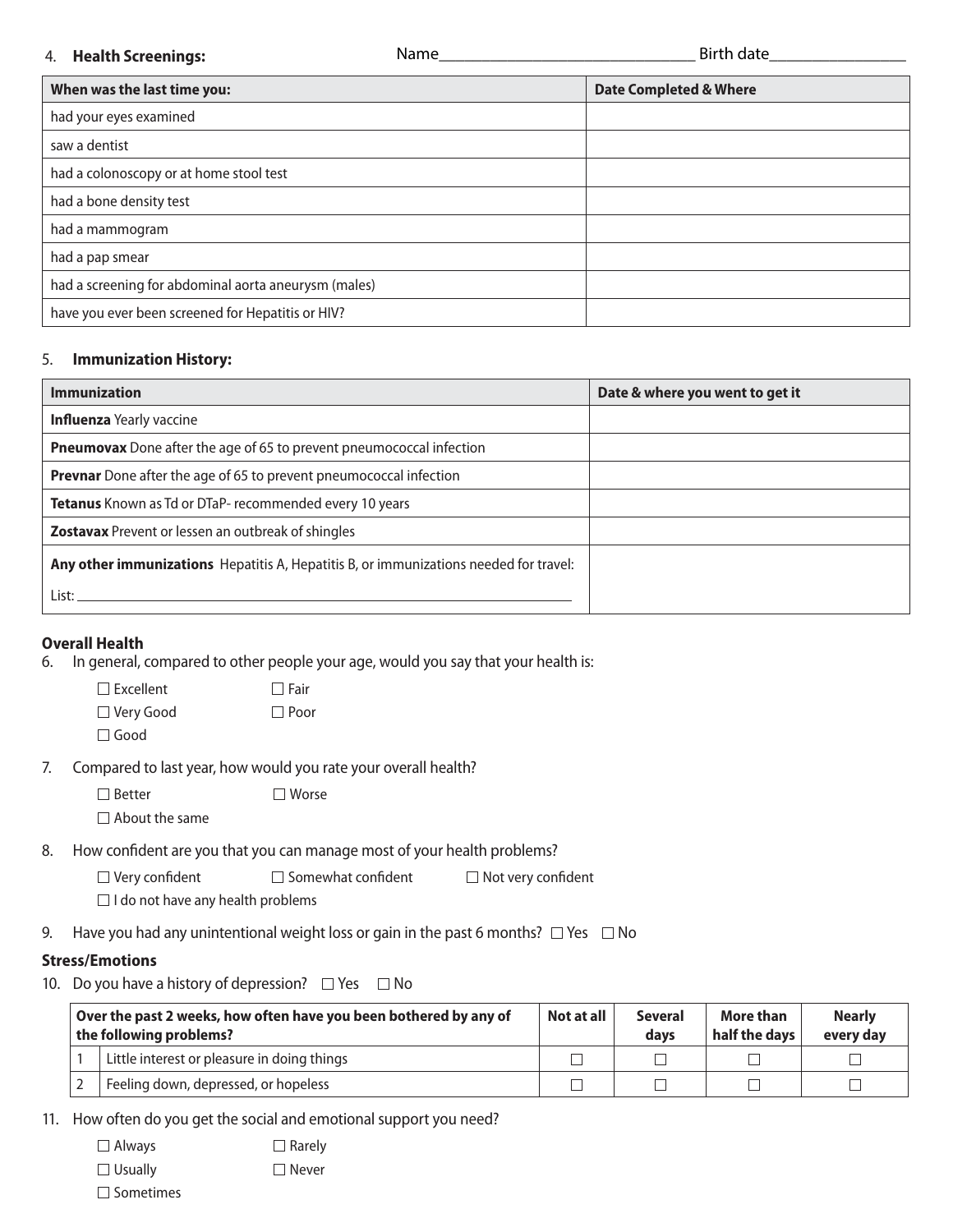| Lifestyle/habits                                                                                                                                                                                                            |               |                              | Name                                                          |              | <b>Birth date</b>       |  |
|-----------------------------------------------------------------------------------------------------------------------------------------------------------------------------------------------------------------------------|---------------|------------------------------|---------------------------------------------------------------|--------------|-------------------------|--|
| 12. During the past four weeks, how many drinks of wine, beer, or other alcoholic beverages did you have?                                                                                                                   |               |                              |                                                               |              |                         |  |
| $\Box$ 10 or more drinks per week<br>$\Box$ 6-9 drinks per week<br>$\Box$ 2-5 drinks per week                                                                                                                               |               |                              | $\Box$ One drink or less per week<br>$\Box$ No alcohol at all |              |                         |  |
| 13. In the last 30 days, have you used tobacco?                                                                                                                                                                             |               |                              |                                                               |              |                         |  |
| Smoked:                                                                                                                                                                                                                     |               | $\Box$ Yes                   | $\Box$ No                                                     |              |                         |  |
| Used a smokeless tobacco product:<br>If yes to either, would you be interested in quitting tobacco use within the next month?                                                                                               |               | $\Box$ Yes                   | $\Box$ No                                                     |              | $\Box$ Yes<br>$\Box$ No |  |
| 14. Tobacco Smoking History:                                                                                                                                                                                                |               |                              |                                                               |              |                         |  |
| $\Box$ Never a smoker                                                                                                                                                                                                       |               |                              | □ Current Every Day Smoker                                    |              |                         |  |
| □ Former Smoker                                                                                                                                                                                                             |               |                              | □ Current Some Day Smoker                                     |              |                         |  |
| 15. How many times in the past year have you used an illegal drug or used a prescription medication for non-medical reasons?                                                                                                |               |                              |                                                               |              |                         |  |
| $\Box$ Never                                                                                                                                                                                                                | $\Box$ Weekly |                              |                                                               |              |                         |  |
| □ Once or Twice<br>$\Box$ Monthly                                                                                                                                                                                           |               | $\Box$ Daily or almost daily |                                                               |              |                         |  |
| 16. Do you exercise for about 20 minutes three or more days a week?                                                                                                                                                         |               |                              |                                                               |              |                         |  |
| $\Box$ Yes, most of the time<br>$\Box$ Yes, some of the time                                                                                                                                                                |               |                              | $\Box$ No, I usually do not exercise this much                |              |                         |  |
| 17. How often do you eat food that is healthy (fresh fruits, fish and vegetables) instead of unhealthy food (fried foods, sweets and<br>"junk food")?                                                                       |               |                              |                                                               |              |                         |  |
| In the last week my evening meals were:                                                                                                                                                                                     |               |                              |                                                               |              |                         |  |
| $\Box$ Almost always healthy                                                                                                                                                                                                |               |                              | $\Box$ A little of the time healthy                           |              |                         |  |
| $\Box$ Most of the time healthy<br>$\Box$ Some of the time healthy                                                                                                                                                          |               |                              | $\Box$ Almost never healthy                                   |              |                         |  |
| 18. In the past 7 days, how many sugar-sweetened (not diet) beverages did you consume each day                                                                                                                              |               |                              |                                                               |              |                         |  |
|                                                                                                                                                                                                                             |               |                              | sugar sweetened beverages consumed per day                    |              |                         |  |
| 19. Do you SNORE or has anyone told you that you snore?                                                                                                                                                                     |               |                              | $\Box$ Yes                                                    | $\square$ No |                         |  |
| 20. Do you often feel tired, or sleepy during the daytime?                                                                                                                                                                  |               |                              | $\square$ Yes                                                 | $\square$ No |                         |  |
| <b>Activities/Function</b>                                                                                                                                                                                                  |               |                              |                                                               |              |                         |  |
| 21. In the past 7 days, did you need help from others to perform everyday activities such as eating, getting dressed, grooming,<br>bathing, walking, or using the toilet?                                                   |               |                              |                                                               |              |                         |  |
| $\Box$ Yes, help with $\Box$                                                                                                                                                                                                |               |                              |                                                               |              |                         |  |
| $\Box$ No                                                                                                                                                                                                                   |               |                              |                                                               |              |                         |  |
| 22. In the past 7 days, did you need help from others to take care of things such as laundry and housekeeping, banking, shopping,<br>using the telephone, food preparation, transportation, or taking your own medications? |               |                              |                                                               |              |                         |  |
| $\Box$ Yes, help with $\Box$                                                                                                                                                                                                |               |                              |                                                               |              |                         |  |
| $\Box$ No                                                                                                                                                                                                                   |               |                              |                                                               |              |                         |  |
| 23. During the past four weeks, was someone available to help you if you needed and wanted help?                                                                                                                            |               |                              |                                                               |              |                         |  |

(For example, if you felt very nervous, lonely, or blue; got sick and had to stay in bed; needed someone to talk to; needed help with daily chores; or needed help just taking care of yourself)

| $\Box$ Yes, as much as I wanted | $\Box$ No, not at all |
|---------------------------------|-----------------------|
| $\Box$ Yes, some                |                       |